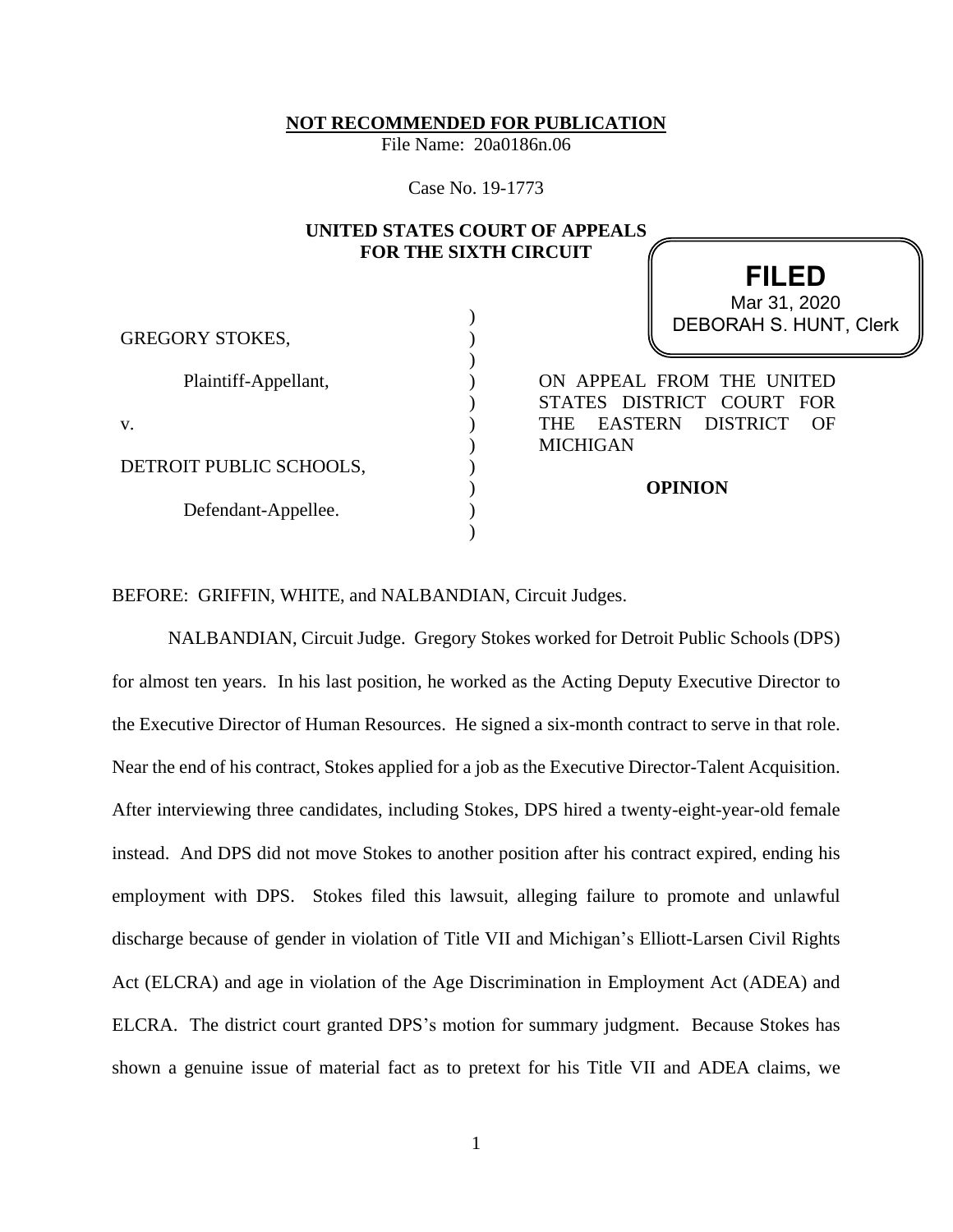REVERSE and REMAND. But since he has failed to meet his burden of showing pretext under Michigan law for the ELCRA claims, we AFFIRM the district court's decision to grant summary judgment to DPS on those claims.

I.

Stokes started working for DPS in 2006 as the Human Resources (HR) Administrator to the Executive Director of HR and became the Talent Acquisition Manager to the Executive Director in 2010. Though acting with different titles, his duties remained the same in both roles. He advertised job opportunities, posted openings, helped oversee the interview processes, screened resumes, corresponded with candidates, attended job fairs, and interpreted the collective bargaining agreement, to name a few responsibilities.

DPS then promoted Stokes in 2013. He became the Interim Executive Director to the Chief HR and Labor Relations Officer and then the Acting Deputy Executive Director to the Executive Director of HR in July 2015. Interim Executive Director and Acting Deputy Executive Director consisted of the same responsibilities, again just under different titles. In these roles he supervised a recruitment team, helped the school district implement an enhancement of the HR system, acted as a liaison between DPS and colleges to identify talent, worked with Teach for America to identify talent, acted as a liaison between the unions and the school district, screened resumes, coordinated the interview process, and onboarded new employees.

When he accepted the Acting Deputy Executive Director title, Stokes signed an employment agreement that said he would serve in that position for a six-month term, from July 1, 2015 until December 31, 2015. On October 22, 2015, the Emergency Manager of DPS, Darnell Earley, sent Stokes a letter reiterating to him that his contract would expire on December 31, 2015 because of "[e]conomic [n]ecessity and/or [] [r]eorganization." (R. 16-6, Letter, PageID 843.)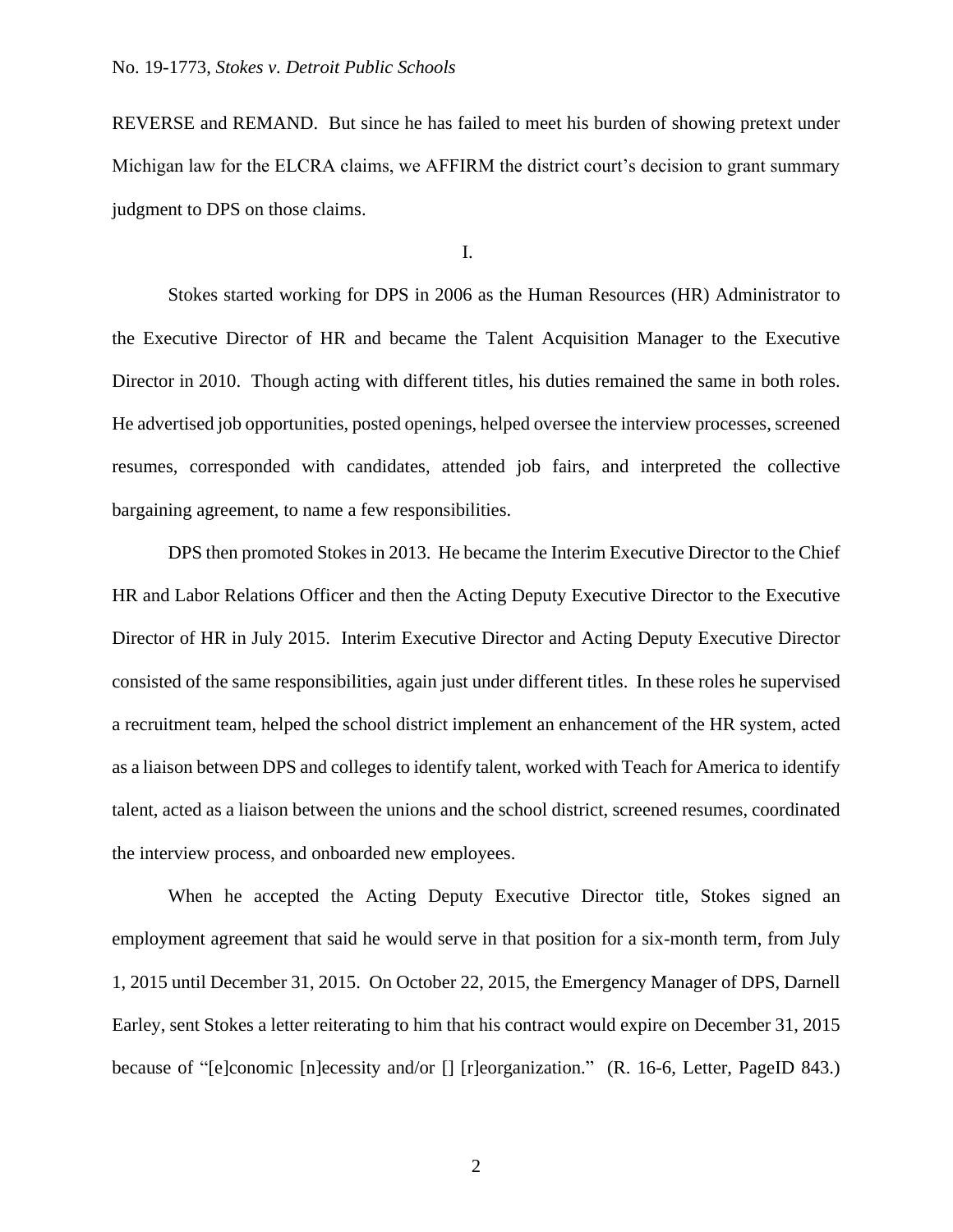Earley encouraged Stokes to apply for a teaching position or another administrative position. Stokes had received similar letters with largely the same content for two years, since he became Interim Executive Director to the Chief HR and Labor Relations Officer. Yet DPS always renewed his position, so this October 22 letter didn't seem meaningful to him.

Around the time Stokes's title changed to Acting Deputy Executive Director, DPS contracted with The New Teacher Project, Inc. (TNTP), a consulting group, to help restructure how the school district was run. DPS and TNTP executed a contract on June 15, 2015, and the two amended the contract in 2016. Some of TNTP's September 2015 to January 2016 goals included: (1) "[f]inaliz[ing] the central office structure," (2) "creat[ing] new job descriptions for the new central office structure[,]" (3) "[d]esign[ing] an application and selection process for central office hiring and provid[ing] direct support on prescreening, phone screening, and interviewing for select roles[,]" and (4) "[a]ct[ing] as a strategic advisor to the Division of [HR] on the implementation of central office reductions." (R. 16-7, First Am., PageID 850–52.) So TNTP, not DPS, mainly held responsibility for eliminating Stokes's position, creating the new Executive Director-Talent Acquisition (EDTA) position, and interviewing for the EDTA position.

Chanel Hampton, a twenty-eight-year-old female, external applicant, applied to DPS for the job of Deputy Superintendent of Talent on November 3, 2015. She submitted her cover letter and a resume,<sup>1</sup> but seemingly did not submit transcripts from schools she attended. Her resume

<sup>&</sup>lt;sup>1</sup> Stokes argues that Hampton "padded" her resume because some of her jobs overlapped in different cities. Nicholas Denton-Brown, a Talent Acquisition Manager for TNTP, explained that all the jobs listed on her resume were compatible. Because of the way Teach for America works, he explained, she could have multiple roles at Teach for America at one time, while still teaching too. Errick Greene, Earley's Special Assistant, confirmed this as well.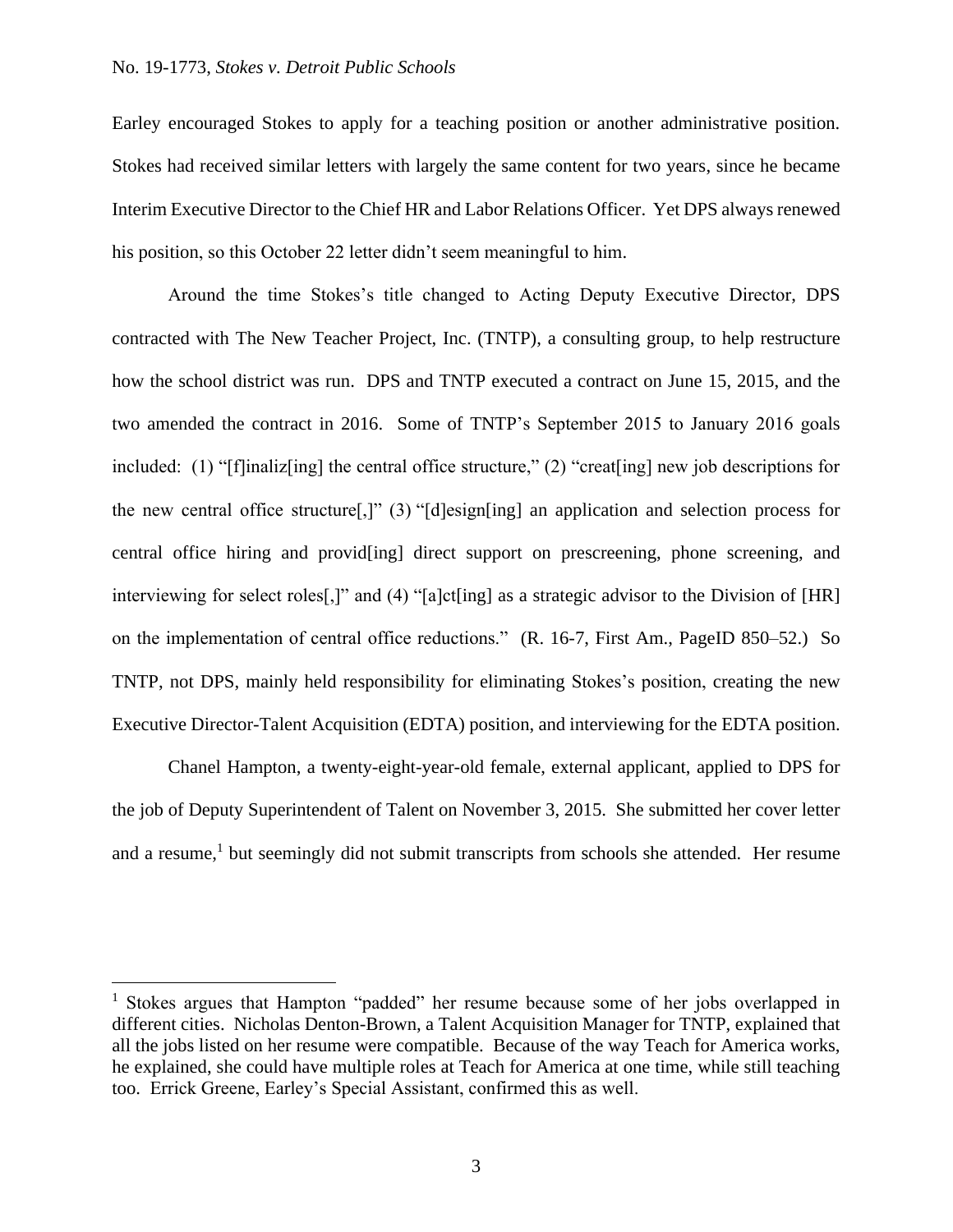showed that she had worked as a teacher for St. Louis Public Schools and in various positions at Teach for America.

A Talent Acquisition Manager for TNTP, Nicholas Denton-Brown, worked with DPS during this time. He helped recruit individuals for the new positions TNTP created for DPS during the restructuring. Denton-Brown and the others working to fill the EDTA role thought that Hampton did not meet the qualifications for the Deputy Superintendent of Talent position after seeing her application and speaking informally with her on the phone. But Denton-Brown thought she met the qualifications for the EDTA role and would fit the position well. So he redirected her to the EDTA job instead.

After Denton-Brown informally prescreened Hampton, Errick Greene, the Special Assistant to the Emergency Manager of the district, apparently prescreened her too.<sup>2</sup> According to an email, Greene and Emergency Manager Earley met with Hampton on December 3, 2015 and seemed to think she did not have the experience for the Deputy Superintendent position. But they "were both impressed by her" and wanted "to move her through the application/hiring process for the ED Talent position." (R. 15-14, Emails, PageID 392.) Denton-Brown learned of their interest in Hampton and worked with the TNTP Project Manager, Chris Henderson, to get the job posted quickly. This is because Hampton had another job offer at the time, and TNTP could not offer her a job before the job had posted. Hampton apparently did not submit a new cover letter geared toward the EDTA position.

TNTP posted the EDTA job from December 7 to December 11, 2015. Although DPS normally held job application periods open for ten to fourteen days at that time, TNTP chose to

 $2$  Denton-Brown said Greene would have screened Hampton. Greene, however, could not recall many circumstances surrounding this situation when opposing counsel deposed him years later.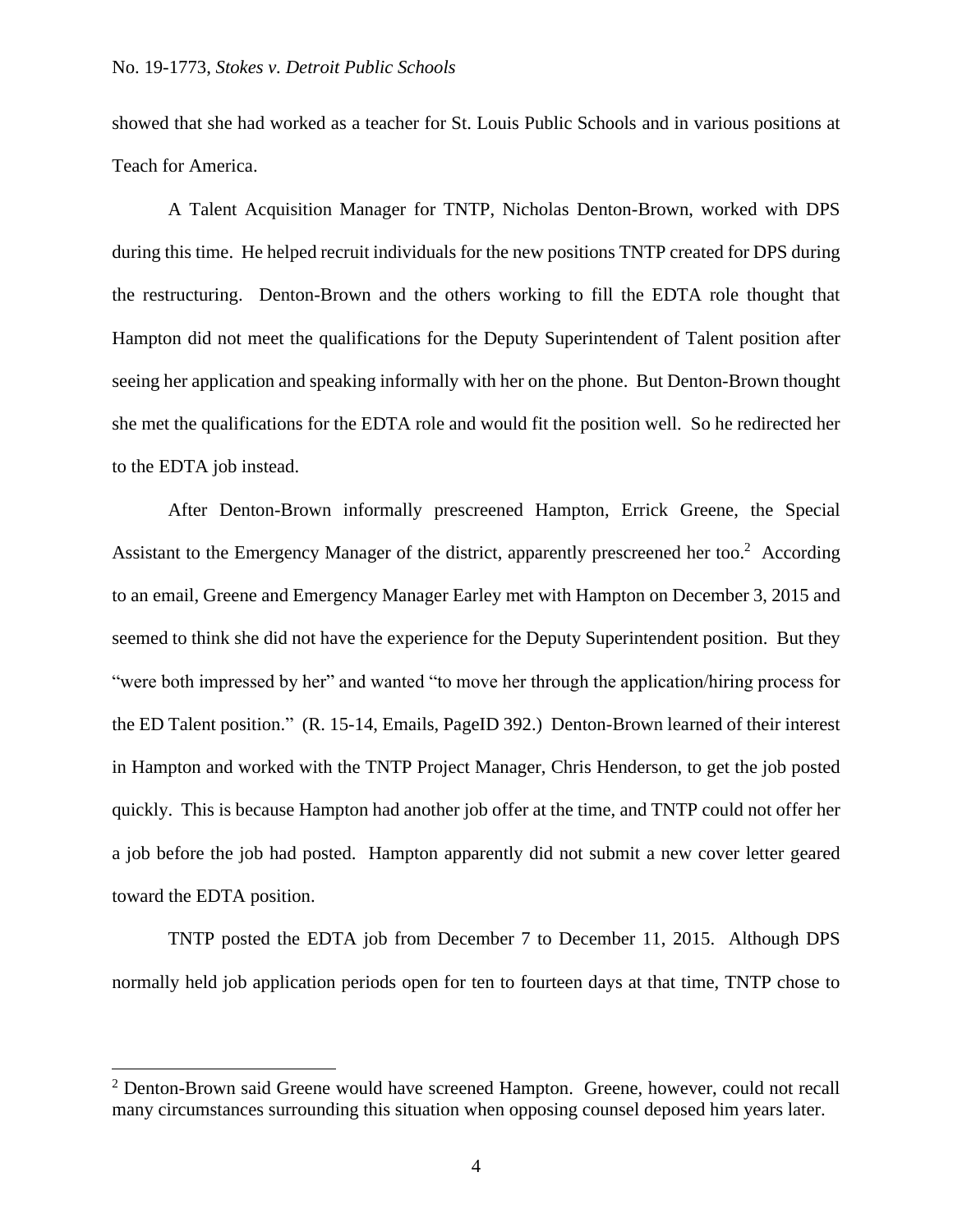### No. 19-1773, *Stokes v. Detroit Public Schools*

keep the period open only for those five days. The day before TNTP closed the application period, TNTP Site Manager, Megan Allegretti, emailed Denton-Brown and mentioned in passing Denton-Brown's experience with creative writing. Denton-Brown responded: "[A]nd suddenly a dragon appeared, tendrils of smoke drifting from his molten nostrils, to drag off the interim ED of Talent to ensure that schools be could [sic] effectively staffed for all!" (R. 15-22, Emails, PageID 559.) Stokes, of course, was at the time Acting Deputy Executive Director to the Executive Director of HR, which was named Interim Executive Director shortly before. Allegretti then replied: "On that note, looks like you are the dragon for now. Just pulled Gregory's resume from PeopleSoft for ED, Talent. Only new resume added today. Let me know if you need anything else on moving William and Gregory forward." (*Id.*) Denton-Brown then said "Ugh!" (*Id.*) Chanel Hampton, Greg Stokes, and Will Lyons, who was an HR Manager with DPS, were the three applicants for the EDTA position at the close of business on December 11.

That same day, Chris Henderson, Denton-Brown, and Allegretti exchanged emails about making sure TNTP conducted the interview process fairly, given the "sensitivity" of Lyons and Stokes applying for the position too: "Given that Gregory and Will Lyons have applied for the ED Talent position, I want to make sure we are on point procedurally so that our process can [be] defended and clear records are in place." (R. 15-25, Email, PageID 607.)And further into the email Henderson also said: "I think we'll be OK as look [sic] as we have clearly defined processes in place and Will and Greg both get interviews[.]" (*Id.*) He pointed out some bases they should cover beforehand, like providing interview rubrics to the panel, having the rubrics approved by the Executive Director of HR, training interviewers, collecting signed conflict of interest forms from phone screeners and interviewers, and collecting notes from Greene and Earley on their opinions of Hampton. Henderson also wanted to "obtain confirmation that [Hampton] does not need to go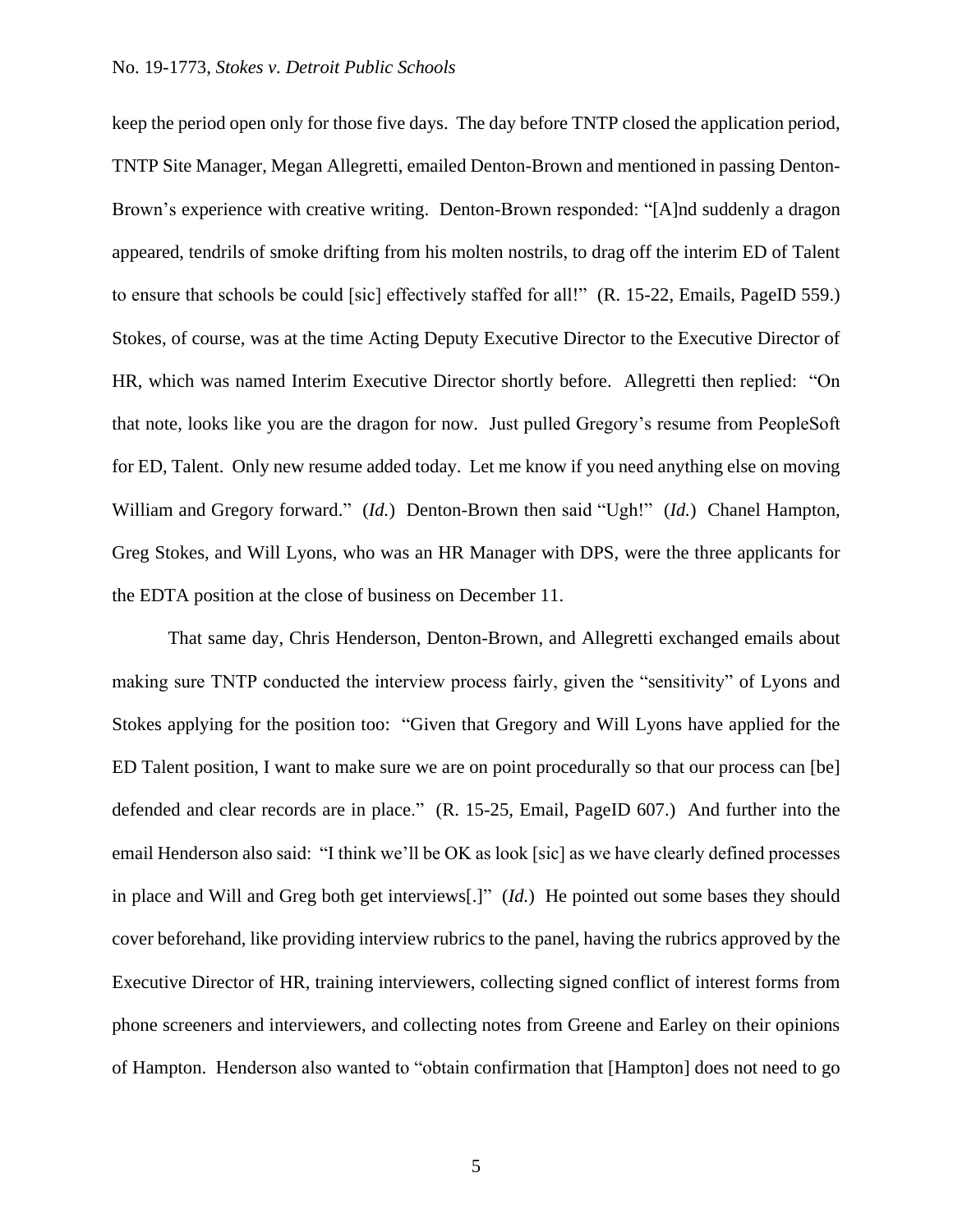through the process again."(*Id.*)Presumably he was referencing the pre-interview process. It appears Denton-Brown responded in part that he had "several examples of others not having to go through the same selectin [sic] process here so we have precedents, especially when [Emergency Manager Earley] has already interviewed folks." (*Id.*)

Denton-Brown conducted pre-screening interviews for Stokes and Lyons. Then Stokes, Lyons, and Hampton all interviewed for the job on December 18, 2015. Orma Smith and Greg Vary, both Deputy Network Leaders of Operation at DPS, and Errick Greene were the interviewers. The three interviewers received some degree of guidance on how to interview beforehand. And they signed interview guidelines and a document saying they understood the nepotism policy and had no conflicts of interest with any candidates. The parties did not produce a signed interview guidelines sheet for Errick Greene, however, and he does not recall signing one. Candidates had to receive an average score of 80 or above from these interviewers to be eligible for the position.

After the interviews, the interview panel recommended Hampton for the EDTA job. She received an average score of 83.6 from the interviewers, Lyons received an average score of 81, and Stokes received an average score of 63.3. Interviewer Vary filled out a scoring sheet for "Greg Stokes" and one for a "Will Stokes." But a sheet showing calculations of Vary's scores after the interview has "Greg Stokes" listed above the numbers that someone added up to  $64<sup>3</sup>$  and "Will Lyons" listed above the numbers that someone added up to 84.<sup>4</sup> And the numbers in those two columns correspond to the numbers given for the eight subsections on the "Greg Stokes" and "Will

<sup>&</sup>lt;sup>3</sup> Though a correct calculation of those values shows a total less than 64.

<sup>&</sup>lt;sup>4</sup> Someone also incorrectly tallied this total. It should have been a 76 from Vary, meaning Will Lyons's average score should have been lower. To add to the confusion, in the final "total" box on Vary's "Will Stokes" scoresheet, someone (assumedly Vary) wrote a 64.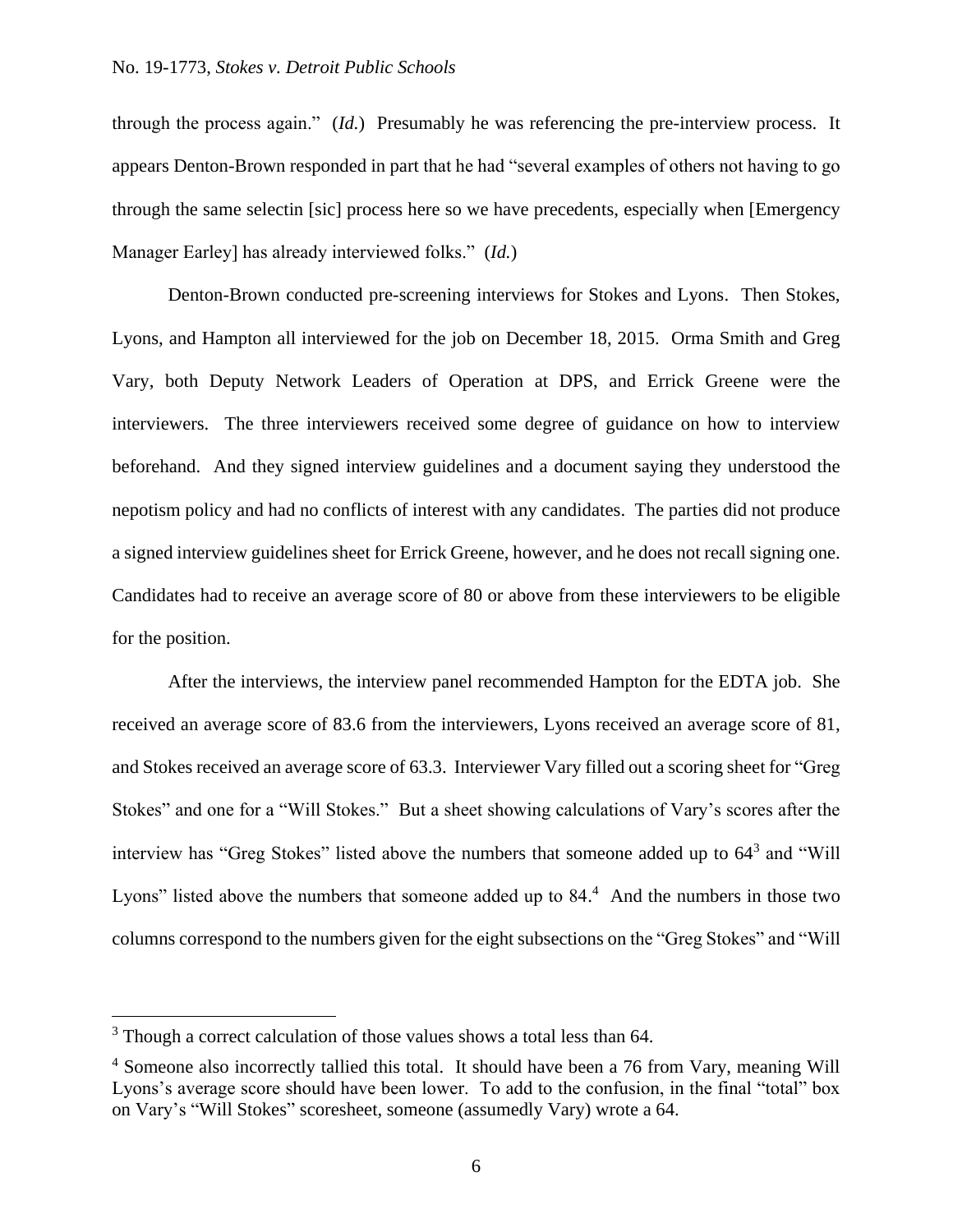Stokes" scoresheets, respectively. Then on the final recommendation sheet from the panel, Vary's score for Greg Stokes reads 64 and his score for Will Lyons reads 84.

Cassandra Washington, the Executive Director of HR, explained that the interview process for the EDTA job consisted of several irregularities compared to how DPS conducted interviews before. She admitted that some inconsistencies like the ones in the EDTA interview process would normally require that the district interview the candidates again. But she also clarified that TNTP, not DPS, held responsibility for the EDTA interview process and that the application procedures and polices "were modified by the TNTP." (R. 15-10, Washington Dep., PageID 317.) She did not explain what procedures or policies TNTP modified, though. She noted that emergency managers can make decisions without restriction by district policies or procedures.

Hampton started the job shortly after she received the offer. DPS extended Stokes's contract one more month so that he could finish outstanding projects. He apparently helped familiarize Hampton with some of DPS's systems during this time too. According to Stokes, his retirement would have fully vested a few weeks after his job at DPS ended.

Stokes then filed this lawsuit, alleging unlawful discharge and failure to promote because of age under the ADEA and ELCRA and gender under Title VII and ELCRA. The district court granted DPS's motion for summary judgment on all claims. This appeal followed.

#### II.

We review a grant of summary judgment de novo. *Redlin v. Grosse Pointe Pub. Sch. Sys.*, 921 F.3d 599, 606 (6th Cir. 2019). Viewing the evidence in the light most favorable to the nonmoving party, we affirm if "the movant shows that there is no genuine dispute as to any material fact and the movant is entitled to judgment as a matter of law." Fed. R. Civ. P. 56(a); *Redlin*, 921 F.3d at 606.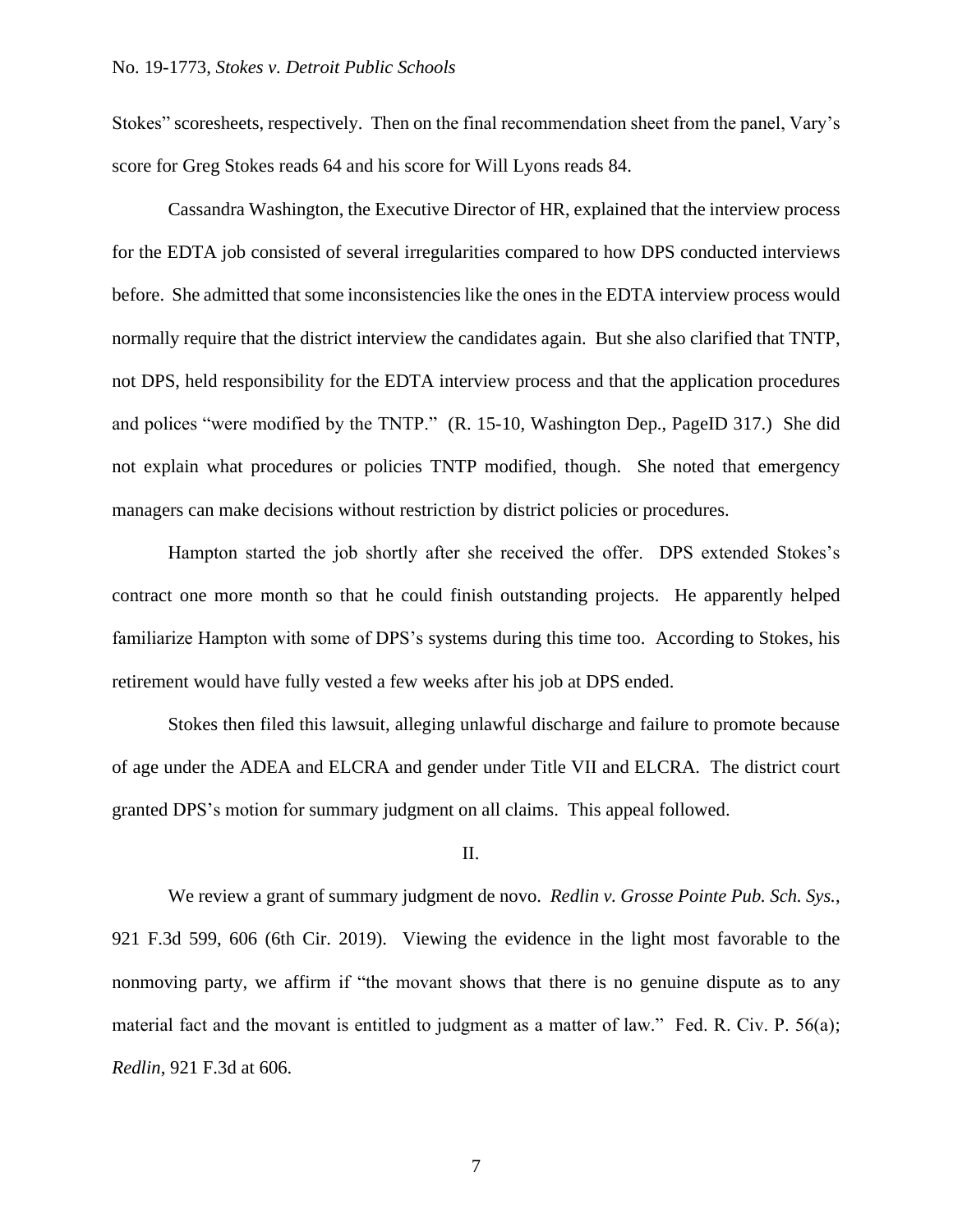III.

Plaintiffs can use either direct or indirect evidence to support discrimination claims. When a plaintiff puts forth direct evidence, the factfinder need not draw any inferences to conclude that the employer wrongfully discriminated. *Wexler v. White's Fine Furniture, Inc.*, 317 F.3d 564, 570 (6th Cir. 2003) (en banc). But if a plaintiff puts forth sufficient indirect evidence, we may "draw a reasonable inference that discrimination occurred." *Id.* When a plaintiff uses indirect evidence to support a claim under Title VII, the ADEA, or the ELCRA, the *McDonnell Douglas* burdenshifting framework applies. *McDonnell Douglas Corp. v. Green*, 411 U.S. 792 (1973); *see Geiger v. Tower Auto.*, 579 F.3d 614, 622, 626 (6th Cir. 2009) (applying *McDonnell Douglas*in the ADEA and ELCRA context); *Wright v. Murray Guard, Inc.*, 455 F.3d 702, 706–07 (6th Cir. 2006) (explaining that *McDonnell Douglas* applies to Title VII single-motive claims).

Under *McDonnell Douglas*, a plaintiff must first establish a prima facie case of discrimination. Then the burden of production shifts to the defendant to show a legitimate, nondiscriminatory reason for the way it treated the plaintiff. If the defendant provides that reason, the burden of production shifts back to the plaintiff to show that the defendant's articulated reason was pretext for discrimination. *Miles v. S. Cent. Human Res. Agency, Inc.*, 946 F.3d 883, 887 (6th Cir. 2020).

For its summary judgment motion only, DPS conceded that Stokes presented a prima facie case for all his claims. So DPS next had the burden of showing a legitimate, nondiscriminatory reason for discharging and not promoting Stokes. DPS did. It says (1) that Stokes performed poorly in his interview and (2) he was not the best candidate for the job because DPS struggled to recruit new teachers while Stokes was Acting Deputy Executive Director. *See White v. Baxter Healthcare Corp.*, 533 F.3d 381, 392 (6th Cir. 2008) (noting that poor interview performance is a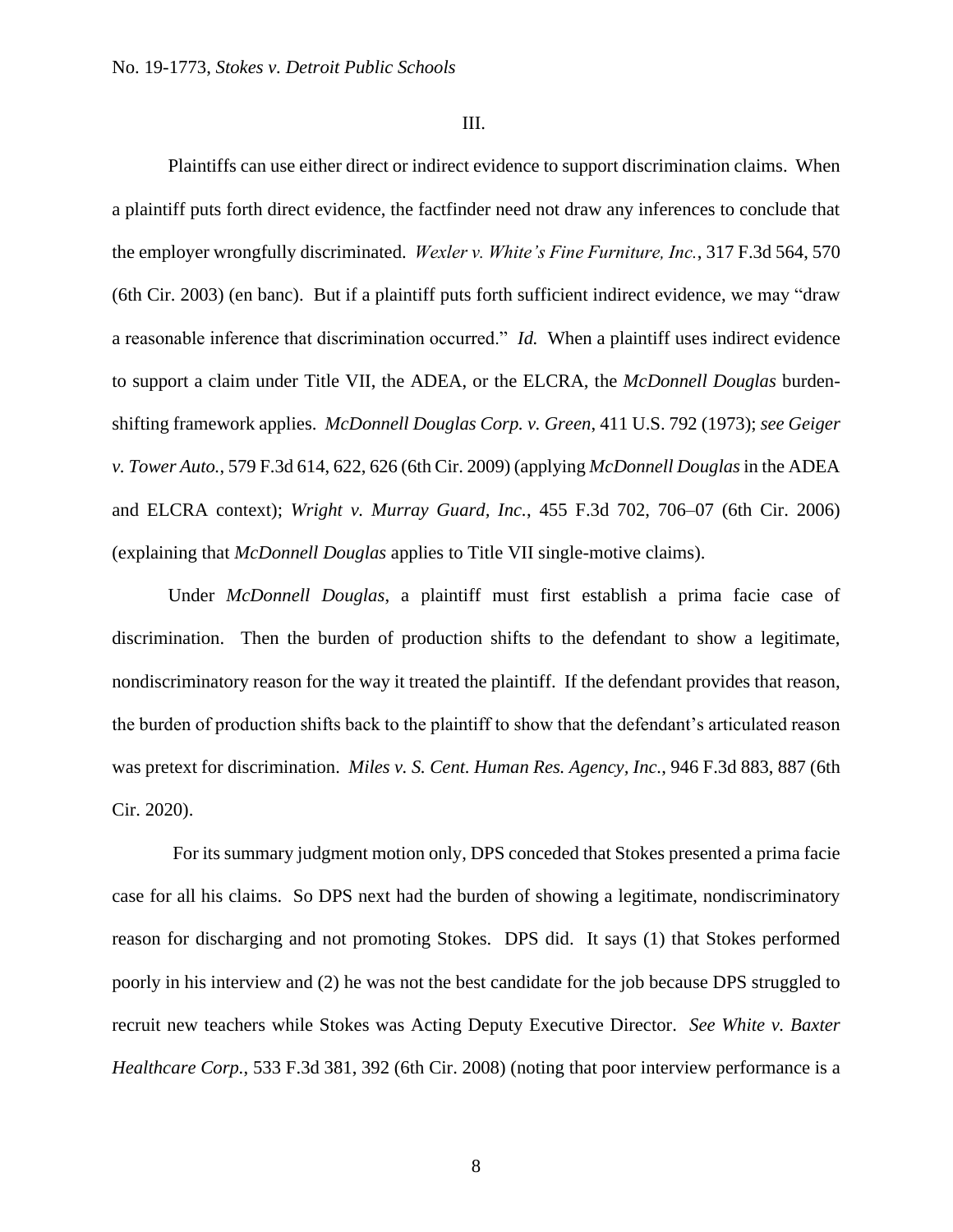### No. 19-1773, *Stokes v. Detroit Public Schools*

legitimate, nondiscriminatory reason); *Cicero v. Borg-Warner Auto., Inc.*, 280 F.3d 579, 588 (6th Cir. 2002) (finding that not performing satisfactorily constitutes a legitimate, nondiscriminatory reason). So the burden of production shifts back to Stokes to show that DPS's reasons were pretextual. A plaintiff normally establishes pretext by showing that the proffered reason: (1) "had no basis in fact," (2) "did not actually motivate the employer's action," or (3) was "insufficient to motivate the employer's action." *Miles*, 946 F.3d at 888 (quoting *Chen v. Dow Chem. Co.*, 580 F.3d 394, 400 (6th Cir. 2009)). But a plaintiff need not follow these categories rigidly. *Id.*  Plaintiffs remain free to try to show pretext in whatever way they see fit. *Id.*

Stokes does not separate out his failure to promote and unlawful discharge arguments, so we analyze them as one.<sup>5</sup> Similarly, he mainly does not distinguish between his pretext arguments for gender and age discrimination, so we analyze his pretext arguments as applying to both sets of claims. But we do analyze his claims in the context of Title VII and the ADEA first and then the ELCRA second. And within our Title VII and ADEA analysis, we look separately at whether Stokes has shown that each of DPS's proffered reasons are pretextual. First, we look at DPS's claim that Stokes performed poorly during his interview. Second, we look to DPS's claim that TNTP did not believe that Stokes was the best candidate for the job because DPS continued to struggle to attract teachers with Stokes as Acting Deputy Executive Director.

Stokes's pretext arguments fall under the first and second pretext categories: that DPS's proffered reasons lacked a basis in fact or the reasons did not actually motivate DPS's actions.

<sup>&</sup>lt;sup>5</sup> We fail to see how this case involves an alleged unlawful discharge, because Stokes was on a six-month contract. When a contract ends and an employee is not hired in a new position, of course they would be discharged from the company. But DPS has not argued that this claim lacks merit, so we treat it the same as Stokes's failure to promote claim.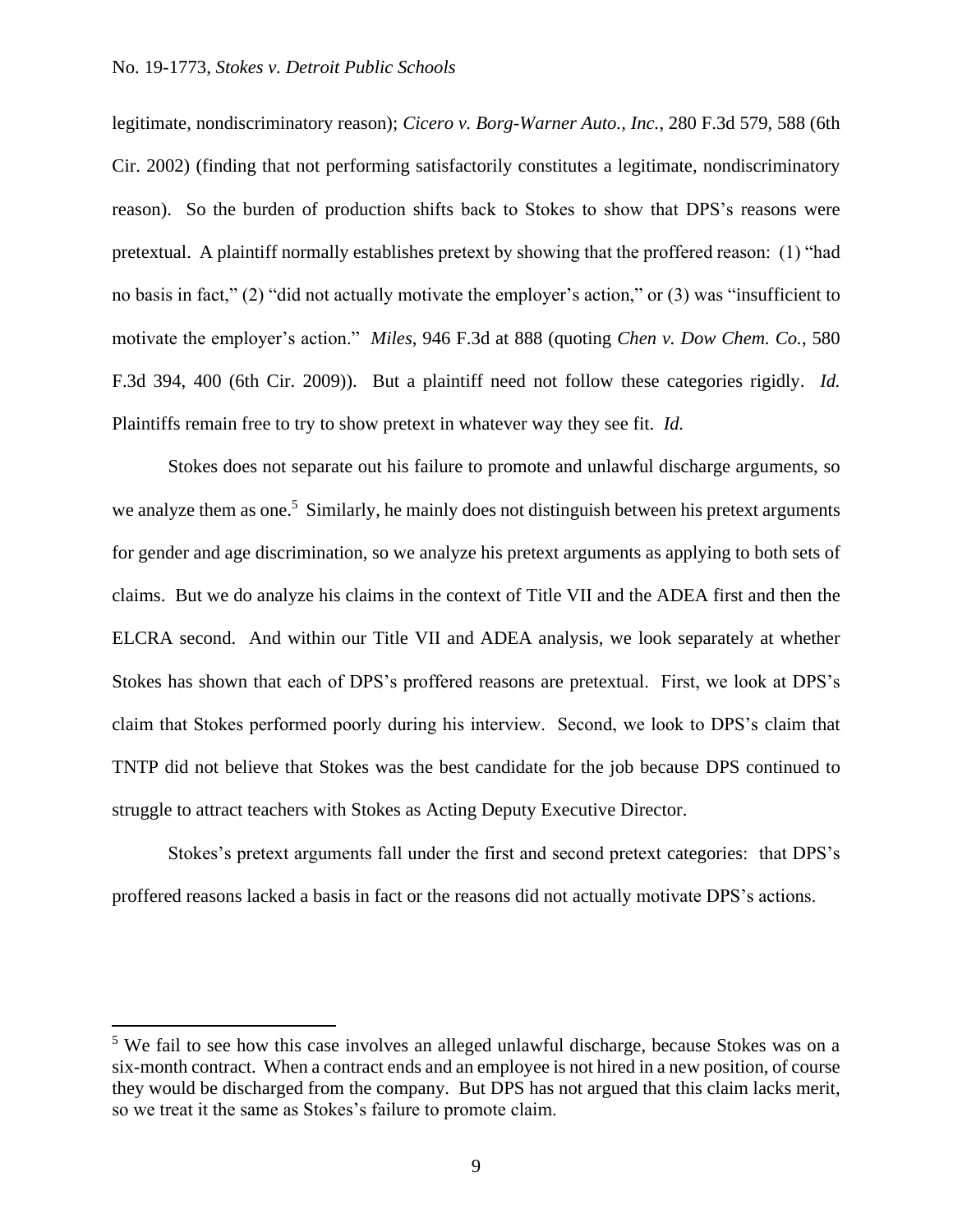IV.

## A.

1.

DPS argues that it did not select Stokes for the EDTA position because of his interview performance. In response, Stokes says that the irregularities in the interview process constituted pretext for age and gender discrimination. Stokes provides evidence of irregularities during the process, compared to how DPS usually conducted other interviews. For instance, Hampton did not provide her transcripts, even though DPS had required candidates' transcripts for other positions in the past. And the application period closed after five days, which was shorter than normal. In addition, the interviewers allegedly did not unanimously decide to recommend Hampton for the role, even though the decision was supposed to be unanimous. Vary said to the best of his recollection, he liked Lyons more than Hampton. And no party has produced evidence of Greene's signature on the interview guidelines. What's more, a discrepancy occurred with Vary's scores. He filled out another scoresheet with the name "Will Stokes" and ultimately gave that individual an 84 (even though the final box said 64). Then he filled out a sheet for "Gregory Stokes," giving him a 64 after the tally. So Stokes argues that these discrepancies provide evidence of pretext, especially because Washington admitted that DPS would redo the interview process if some of these discrepancies occurred.

But DPS retorts that DPS hired TNTP to restructure the whole system, including the interview process, so no formal interview policy bound TNTP to perform this EDTA interview in a certain manner. Thus, TNTP could decide against requiring transcripts, redoing the interviews even if an initial scoring error seemed to exist, and so on.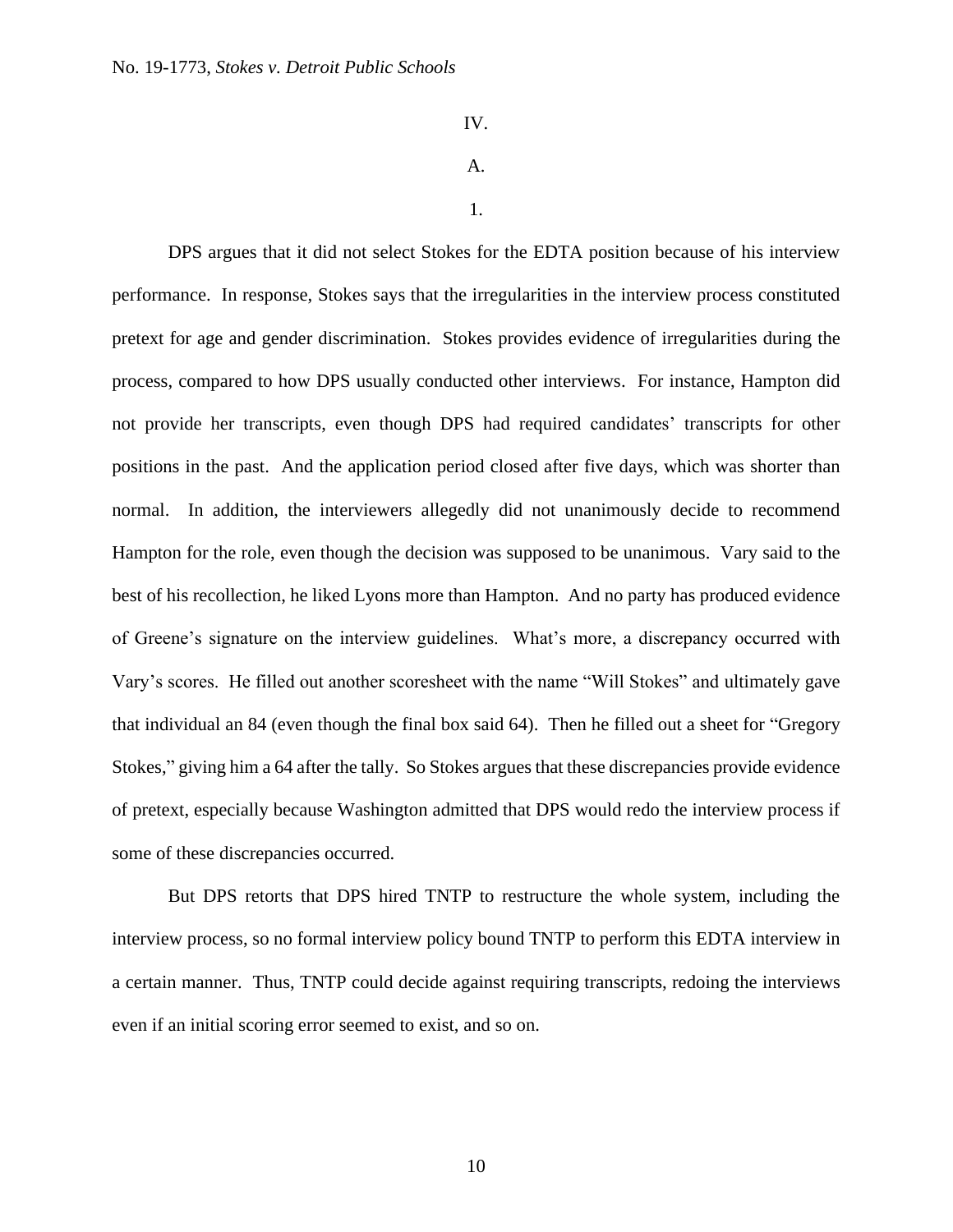Assuming TNTP had to follow these policies, and viewing the evidence in the light most favorable to Stokes, irregularities in a company's interview process alone do not constitute pretext sufficient to overcome summary judgment. *See Jenkins v. Nashville Pub. Radio*, 106 F. App'x 991, 995 (6th Cir. 2004) (finding that irregularities were only a factor toward a finding of pretext, not dispositive). "[A]n employer's failure to follow self-imposed regulations or procedures is generally insufficient to support a finding of pretext." *Miles*, 946 F.3d at 896 (quoting *White v. Columbus Metro. Hous. Auth.*, 429 F.3d 232, 246 (6th Cir. 2005)). What's more, *Briggs v. Potter* suggests that Stokes must show how the "irregularities prejudiced him in the selection process or indicate 'any dishonesty or bad faith' on behalf of" DPS. 463 F.3d 507, 516 (6th Cir. 2006) (quoting *Williams v. Columbus Metro. Hous. Auth.*, 90 F. App'x 870, 876 (6th Cir. 2004)). Here Stokes has failed to do so. He has not explained: why having Hampton's transcripts would have made a difference; why Vary's messed up scoring would have meant Stokes's weighted score would have been over 80; why a unanimous decision, instead of two of the three decisionmakers choosing him, would have meant that TNTP would have ultimately hired him for the role; or why Greene allegedly not signing the interview guidelines, but signing the conflict of interest sheet, would have changed the outcome. Thus, even assuming TNTP could not change the interview process and irregularities existed, these "inconsistencies . . . relate entirely to matters of process and have no bearing on [DPS's] reasons for not promoting [Stokes]." *Id.*; *see also Plumb v. Potter*, 212 F. App'x 472, 480–81 (6th Cir. 2007) (finding no pretext even though the employer did not follow two policies).

And these inconsistencies in the process do not show bad faith. TNTP found itself in a unique situation in which it had the task of restructuring the district, meaning differences in operation would understandably occur. Plus, it sought to fill a role where the usual person who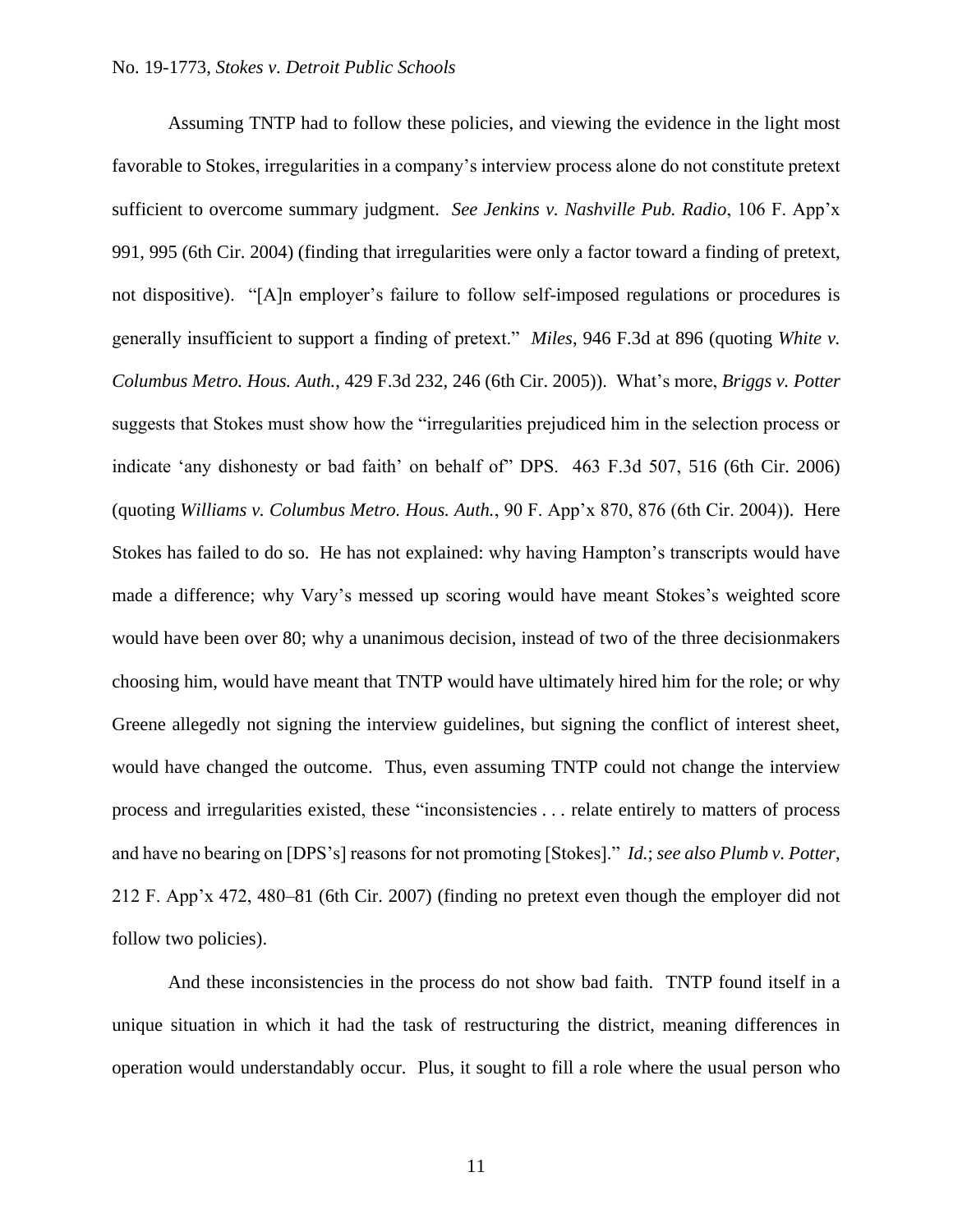helped manage interviews was one of the candidates. So these variances in no way show bad faith on TNTP's part. Overall, these alleged irregularities do not rise to a level of establishing a genuine dispute as to pretext for Stokes's Title VII and ADEA claims.

 $2<sub>1</sub>$ 

Stokes next argues that he possessed far better qualifications than Hampton for the EDTA

role. Stokes argues that as Acting Deputy to the Executive Director, he had been performing the

essential responsibilities of the EDTA position, and Hampton had only a few years of experience

with Teach for America.

Qualifications evidence is "relevant to the question of pretext." *Bender v. Hecht's Dep't*

*Stores*, 455 F.3d 612, 626 (6th Cir. 2006). In *Bender*, we clarified how this court assesses qualifications evidence:

In the case in which a plaintiff does provide other probative evidence of discrimination, that evidence, taken together with evidence that the plaintiff was as qualified as or better qualified than the successful applicant, might well result in the plaintiff's claim surviving summary judgment. On the other hand, in the case in which there is little or no other probative evidence of discrimination, to survive summary judgment the rejected applicant's qualifications must be so significantly better than the successful applicant's qualifications that no reasonable employer would have chosen the latter applicant over the former. In negative terms, evidence that a rejected applicant was as qualified or marginally more qualified than the successful candidate is insufficient, in and of itself, to raise a genuine issue of fact that the employer's proffered legitimate, non-discriminatory rationale was pretextual.

*Id.* at 626–27 (citation omitted). What's more, a plaintiff's subjective assessment of his qualifications alone does not show pretext. *Hedrick v. W. Reserve Care Sys.*, 355 F.3d 444, 462

(6th Cir. 2004).

Yes, Stokes had more years working in HR or recruitment, as he emphasizes. But Hampton had actual teaching experience. So she could have better related to teachers applying to the district, known how to attract teachers to the district, and better understood which applicants were best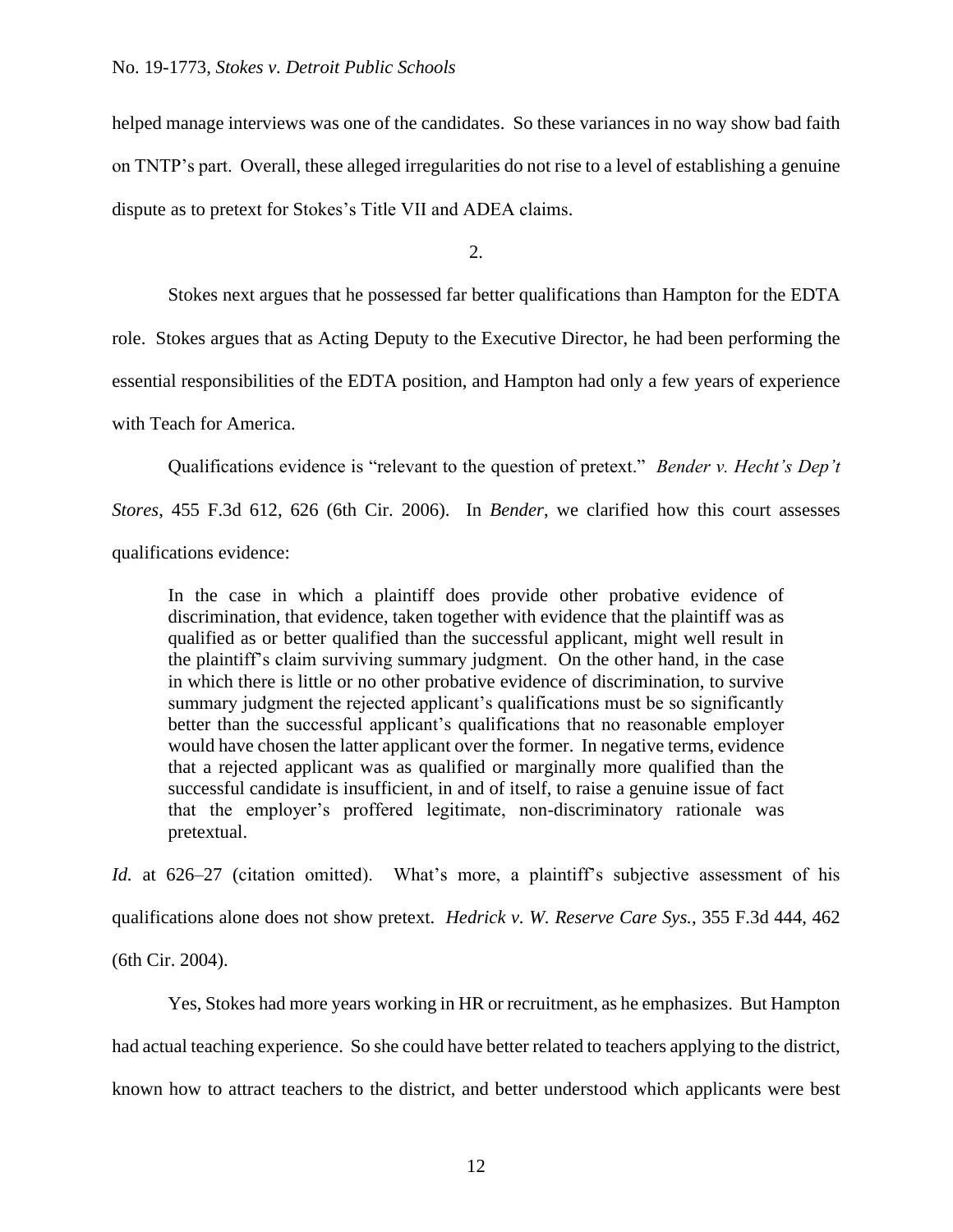### No. 19-1773, *Stokes v. Detroit Public Schools*

suited to become teachers. DPS (through TNTP) saw that Hampton might be able to bring fresh strategies and perspectives to the district, which may successfully help the district attract new teachers. A reasonable decisionmaker could find that Hampton was better suited for the job for these reasons. And "[i]f two reasonable decisionmakers could consider the candidates' qualifications and arrive at opposite conclusions as to who is more qualified, then clearly one candidate's qualifications are not significantly better than the other's. Thus, [the] qualifications evidence is not itself sufficient . . . to survive summary judgment." *Bender*, 455 F.3d at 628.

Stokes's subjective opinion that more years of working automatically means better qualifications does not suffice. When looking at two qualified applicants, DPS (through TNTP) made a business decision to select Hampton, with the thought that she might fill more teaching vacancies. So we will not call into question this hiring criteria. *See Browning v. Dep't of the Army*, 436 F.3d 692, 698 (6th Cir. 2006) ("Questioning the [employer's] hiring criteria is not within the province of this court, even if the [employer's] hiring process was entirely subjective."). Stokes has failed to show a genuine issue of material fact as to pretext for his Title VII and ADEA claims based on qualifications evidence.

3.

It's Stokes's last argument—that DPS (through TNTP) preselected Hampton for the EDTA position—that creates a genuine dispute as to pretext for Stokes's Title VII and ADEA claims. We have held that "preselection is relevant evidence of [an] employer's motivation," and it "operates to discredit the employer's proffered explanation for its employment decision." *Goostree v. Tennessee*, 796 F.2d 854, 861 (6th Cir. 1986). Because DPS planned to offer Hampton the position before the interview, Stokes has shown a genuine issue of material fact as to whether the interview scores were the actual motivation behind DPS not hiring him for the position. Stokes points to an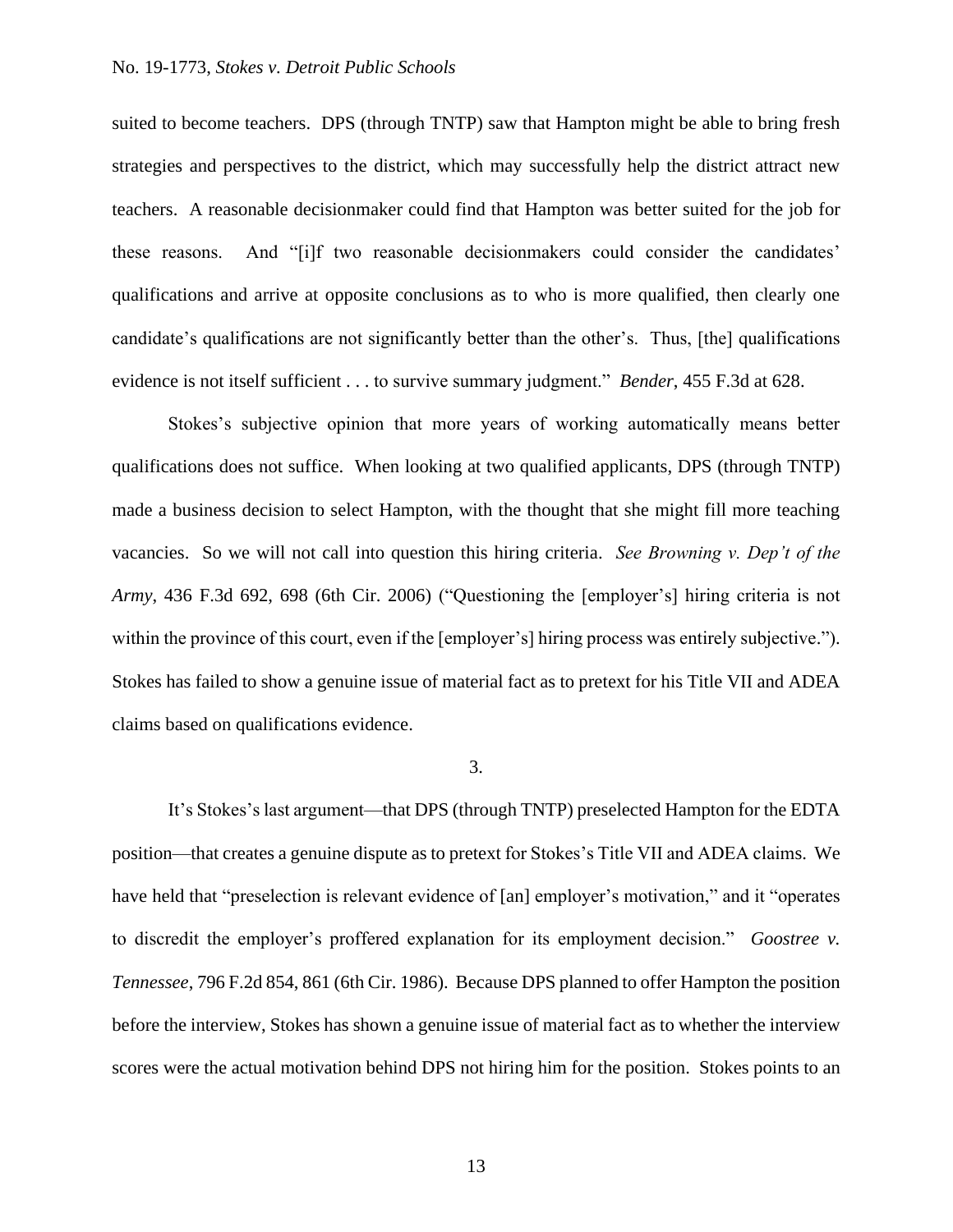email sent by Denton-Brown on November 30, 2015, a few weeks after Hampton initially applied, in which he, among other things, asked members of his team where Hampton's status stood. He mentioned, "Ideally she would interview for [the Deputy Superintendent of Talent] role and, if strong but not quite qualified for that position as we and Errick Greene suspect, she would be *offered* the [EDTA] position." (R. 16-11, Email, PageID 1014 (emphasis added).) Saying that Hampton "would be offered" the position implies that TNTP preselected her. Stokes also points to an email from December 3, 2015 from Henderson to Emergency Manager Earley saying: "[Hampton] has a competing offer she needs to respond to, so if you think she is the right fit we will potentially have to keep her interested for a couple of weeks or find an alternative solution to bring her on board quickly." (R. 15-14, Emails, PageID 392.) And Stokes points to an email from Greene saying: "Mr. Earley would like to move [Hampton] through the application/hiring process for the ED Talent position. Obviously, we'd like to start and conclude the process as quickly as possible." (*Id.*)

Thus, Stokes has shown that TNTP may have preselected Hampton—or at least that a rational juror could make that finding. And this could "operate[] to discredit" DPS's claim that the poor scores from Stokes's interview motivated the decision to not renew his contract or not promote him because the preselection occurred before the interview. A jury could conclude that the interview scores were not the reason DPS did not pick Stokes for the EDTA role, because DPS selected Hampton weeks before. Since we've noted that preselection alone can refute a defendant's proffered reason, *Kimble v. Wasylyshyn*, 439 F. App'x 492, 500 (6th Cir. 2011), Stokes has shown that there is a genuine dispute regarding whether DPS's interview justification is pretextual.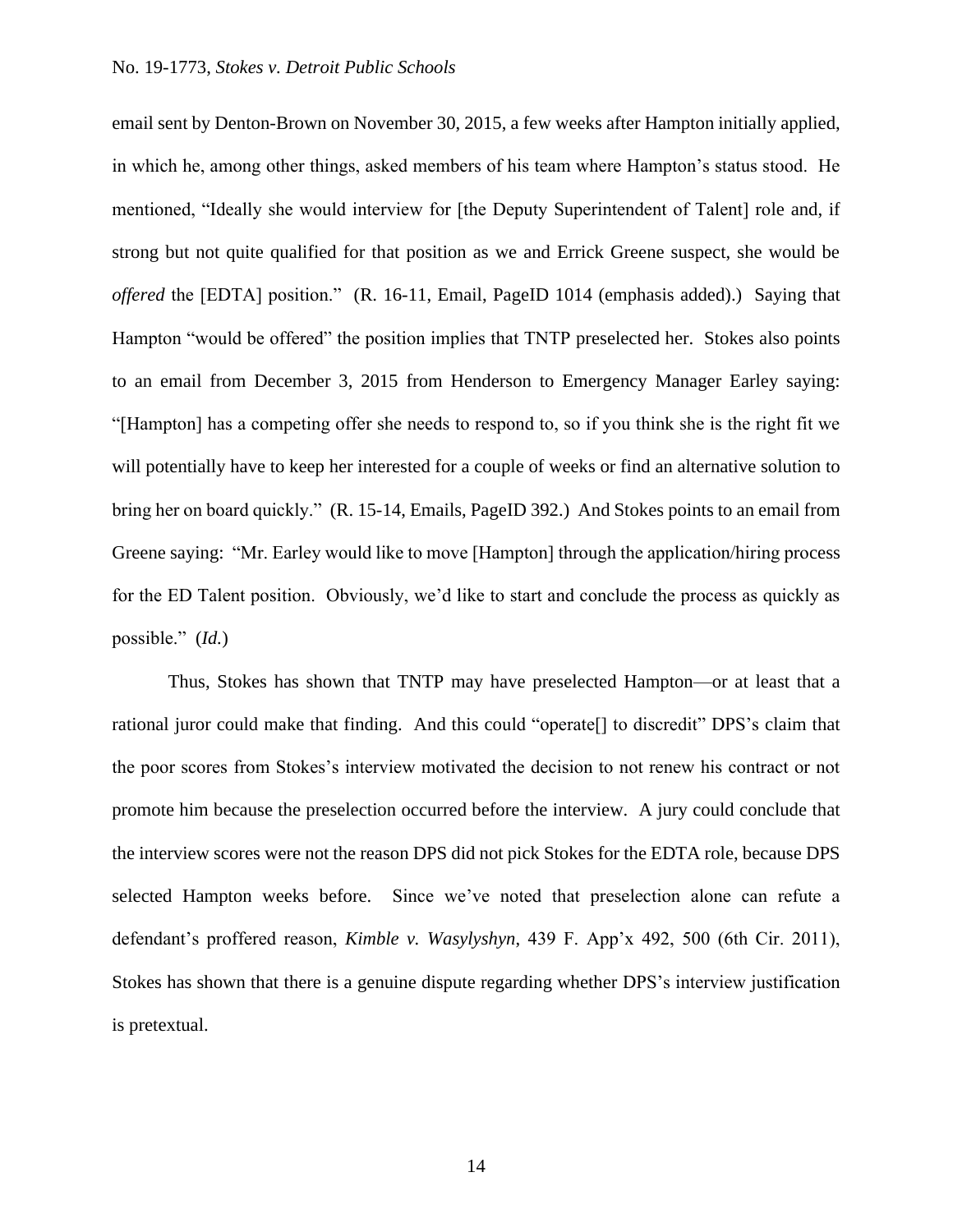So even though Stokes did not show pretext through the irregularities or qualifications evidence, he has provided enough evidence to show a genuine issue of material fact as to pretext through the preselection evidence.<sup>6</sup>

### B.

DPS also contends that it did not hire Stokes for the EDTA position because Stokes was not the best fit for the role. DPS explains that it struggled to attract teachers while Stokes was Acting Deputy Executive Director, though DPS does not point to any specific records to support this. But Denton-Brown explained during his deposition that during the few years that Stokes filled the Interim Executive Director and Acting Deputy Executive Director positions, Stokes failed to fill hundreds of teaching vacancies in the district.

In response, Stokes explains that this issue never came up during his evaluations. He received a "satisfactory" rating in January 2015 for "[c]ompletes work assignments" and "[a]bility to follow through on a plan with minimal or no direction[.]" His ratings in June 2015 moved up to "commendable" for those two categories. He also received a "commendable" rating for the category that said, "meets established performance standards[;] does not produce substandard products or services[.]" And he received "exceptional" and other "commendable" ratings in other, less relevant categories. (R. 15-3, Evaluations, PageID 145–54.) The closest an evaluation came to showing that Stokes was not the best fit for the role because DPS still struggled to fill open teaching positions came from his June 30, 2015 evaluation:

<sup>6</sup> Stokes also argues circumstantial evidence of age discrimination through Vary's statements that Hampton was more "enthusias[tic]" and "energetic" than Stokes. (R. 23-18, Vary Dep., PageID 2463.) But as the district court correctly pointed out, the use of "enthusiastic" and "energetic" do not suffice to create a genuine issue of material fact as to pretext for age discrimination. *See Sander v. Gray Television*, 478 F. App'x 256, 266 (6th Cir. 2012); *see also Crabbs v. Copperweld Tubing Prods.*, 114 F.3d 85, 89 (6th Cir. 1997).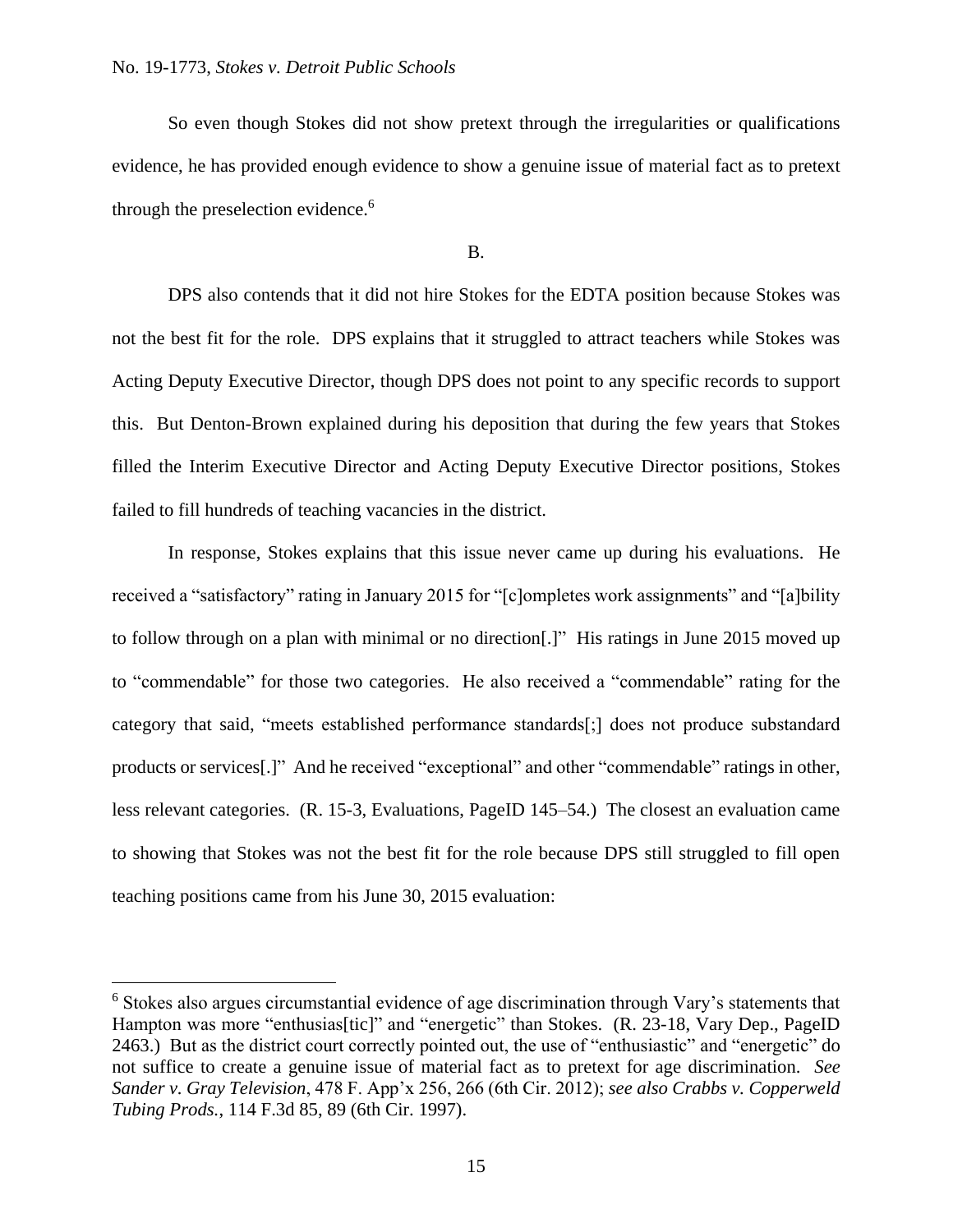Greg would be even more effective if he were more persistent and insightful in searching out the root cause of problems he encounters which impact quality and operations of TA (e.g., TA team's inability to accelerate the recruitment time line and develop an effective process for screening and on-boarding teachers).

(*Id.* at 151.) These evaluations support both sides. On one hand, Stokes performed well and had good evaluations. But at the same time, there is a question whether he filled teaching roles effectively, such that he was the right candidate for the EDTA job.

That being said, good evaluations are enough to overcome allegations of poor performance. *See Cicero*, 280 F.3d at 591–92 ("While [defendant] now says that [plaintiff] failed in several ways throughout his employment, it never raised any serious complaints about his performance until after it fired him."). Although DPS raised a complaint in that June evaluation, Stokes also received satisfactory, commendable, and exceptional ratings. So Stokes has shown a genuine issue of material fact as to whether DPS's reason—that Stokes was not the best fit for the role because DPS still struggled to attract teachers—was based in fact. Thus, Stokes establishing a prima facie case of discrimination, plus his showing of a genuine issue of material fact over the truthfulness of DPS's proffered reasons, is enough to survive summary judgment. *See Reeves v. Sanderson Plumbing Prods., Inc.*, 530 U.S. 133, 148 (2000) (If a plaintiff makes out a prima facie case and provides "sufficient evidence to find that the employer's asserted justification is false," a trier of fact " $may \dots$  conclude that the employer unlawfully discriminated." (emphasis added).)<sup>7</sup> So we reverse and remand on his Title VII and ADEA claims.

<sup>7</sup> We recognize that *Reeves* outlined rare occasions when a prima facie case plus the plaintiff refuting the employer's proffered reasons may still result in summary judgment for the employer: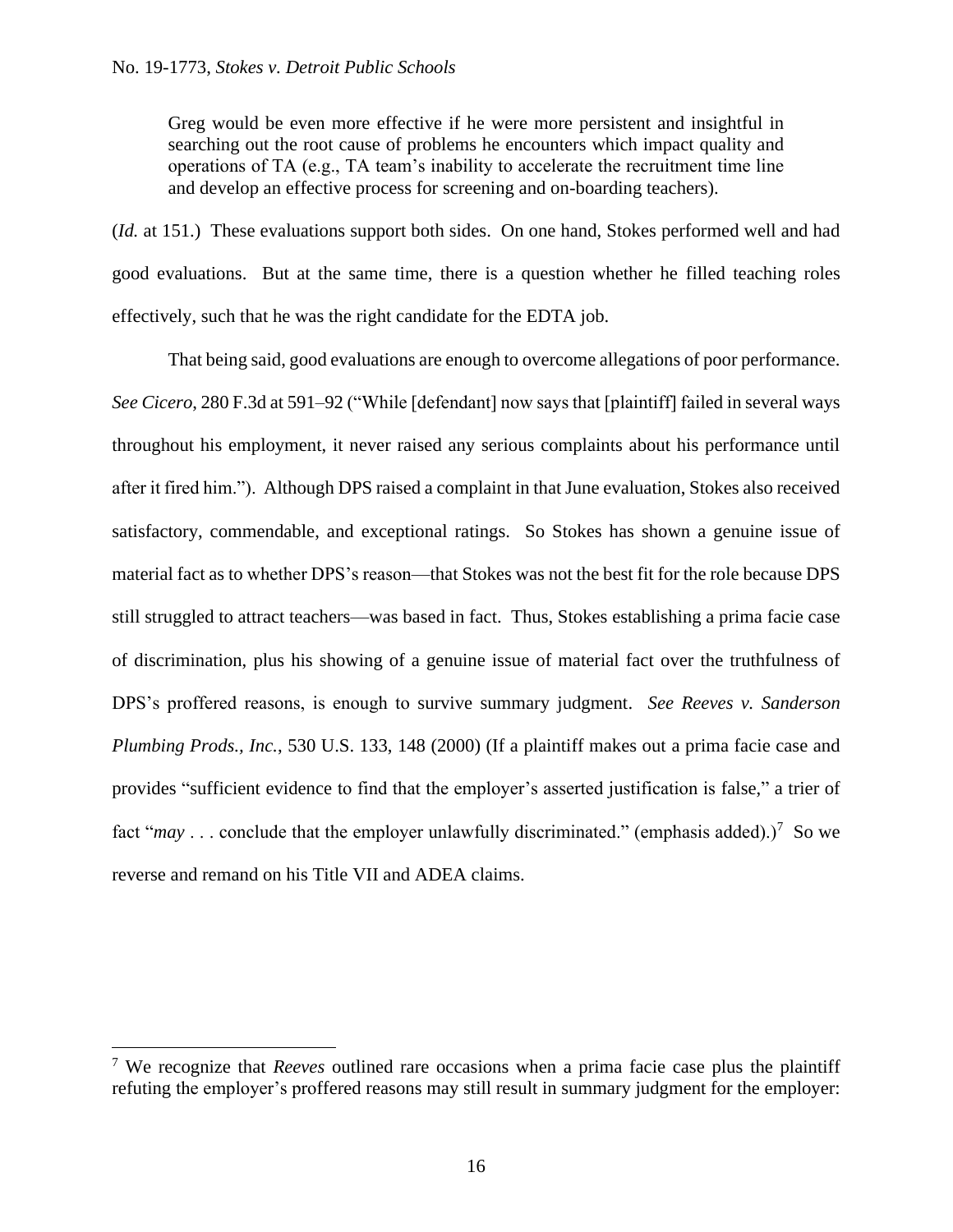# V.

Unlike Title VII and ADEA claims, in which a plaintiff need only show pretext,

Michigan law imposes a higher burden on plaintiffs after the employer has presented a legitimate, non-discriminatory reason for its employment actions. Specifically, Michigan law requires that the plaintiff show that the employer's stated reason is pretext for discrimination. In *Lytle*, the [Michigan Supreme] [C]ourt stated: [D]isproof of an employer's articulated reason for an adverse employment decision defeats summary disposition only if such disproof also raises a triable issue that discriminatory animus was a motivating factor underlying the employer's adverse action. In other words, plaintiff must not merely raise a triable issue that the employer's proffered reason was pretextual, but that it was a pretext for . . . discrimination.

*Hopson v. DaimlerChrysler Corp.*, 306 F.3d 427, 438–39 (6th Cir. 2002) (third and fourth alterations in original) (citations omitted) (quoting *Lytle v. Malady*, 579 N.W.2d 906, 916 (Mich. 1998)). We noted that the Michigan Supreme Court decided *Lytle* before *Reeves* but found that *Lytle* still seemed to be good law in Michigan. *Id.* at 439; *see Hazle v. Ford Motor Co.*, 628 N.W.2d 515, 522 (Mich. 2001).

Here, Stokes has shown no evidence that discriminatory animus motivated DPS's decision not to hire Stokes as EDTA. He's provided no indication that age or gender had anything to do with the decision. The best he can point to are Vary's statements that Hampton was "enthusias[tic]" and "energetic," but as described above, statements like that do not create a

Certainly there will be instances where, although the plaintiff has established a prima facie case and set forth sufficient evidence to reject the defendant's explanation, no rational factfinder could conclude that the action was discriminatory. For instance, an employer would be entitled to judgment as a matter of law if the record conclusively revealed some other nondiscriminatory reason for the employer's decision, or if the plaintiff created only a weak issue of fact as to whether the employer's reason was untrue and there was abundant and uncontroverted independent evidence that no discrimination had occurred.

<sup>530</sup> U.S. at 148; *see Alberty v. Columbus Twp.*, 730 F. App'x 352, 360 (6th Cir. 2018) (applying this principle from *Reeves* in the summary judgment context). But DPS has not shown sufficient evidence to fall under those exceptions, so Stokes's prima facie case plus pretext is enough for him to survive summary judgment.